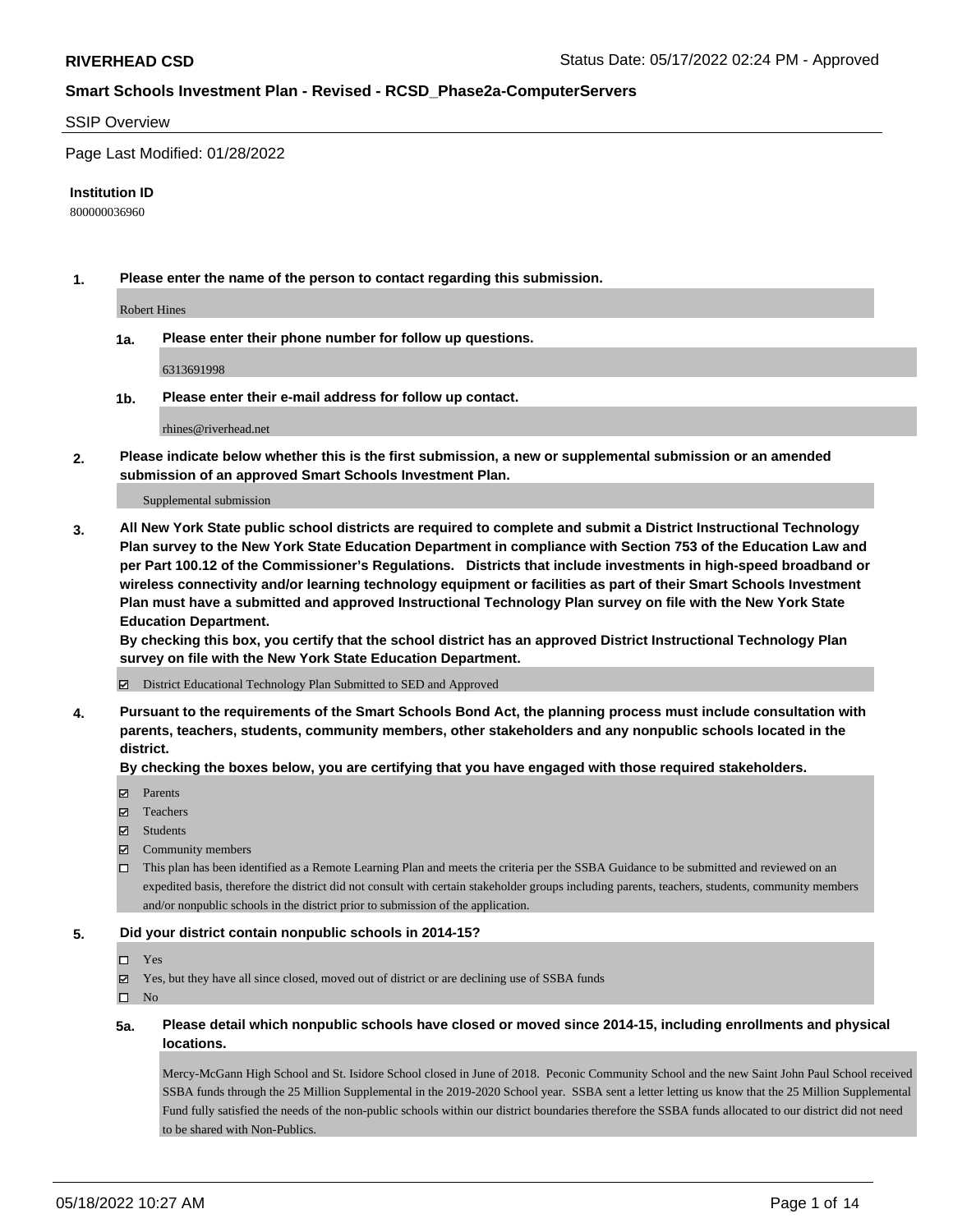#### SSIP Overview

# Page Last Modified: 01/28/2022

#### **6. Certify that the following required steps have taken place by checking the boxes below:**

- The district developed and the school board approved a preliminary Smart Schools Investment Plan.
- $\boxtimes$  The preliminary plan was posted on the district website for at least 30 days. The district included an address to which any written comments on the plan should be sent.
- $\boxtimes$  The school board conducted a hearing that enabled stakeholders to respond to the preliminary plan. This hearing may have occured as part of a normal Board meeting, but adequate notice of the event must have been provided through local media and the district website for at least two weeks prior to the meeting.
- The district prepared a final plan for school board approval and such plan has been approved by the school board.
- $\boxtimes$  The final proposed plan that has been submitted has been posted on the district's website.
- This Plan has been identified as a Remote Learning Plan and meets the criteria per the SSBA Guidance to be submitted and reviewed on an expedited basis, therefore this plan has not met certain stakeholder engagement requirements including, consulting with nonpublic schools in advance of plan submission, having the school board conduct a hearing on the plan and/or posting the plan to the district website for a minimum of 30 days. This district will post the Remote Learning Plan to the district's website upon submission of the application.
- **6a. Please upload the proposed Smart Schools Investment Plan (SSIP) that was posted on the district's website, along with any supporting materials. Note that this should be different than your recently submitted Educational Technology Survey. The Final SSIP, as approved by the School Board, should also be posted on the website and remain there during the course of the projects contained therein.**

RCSD NYS SMART BOND ACT Phase 2.pdf

**6b. Enter the webpage address where the final Smart Schools Investment Plan is posted. The Plan should remain posted for the life of the included projects.**

www.riverhead.net/nysmart

**7. Please enter an estimate of the total number of students and staff that will benefit from this Smart Schools Investment Plan based on the cumulative projects submitted to date.**

6,000

**8. An LEA/School District may partner with one or more other LEA/School Districts to form a consortium to pool Smart Schools Bond Act funds for a project that meets all other Smart School Bond Act requirements. Each school district participating in the consortium will need to file an approved Smart Schools Investment Plan for the project and submit a signed Memorandum of Understanding that sets forth the details of the consortium including the roles of each respective district.**

 $\Box$  The district plans to participate in a consortium to partner with other school district(s) to implement a Smart Schools project.

**9. Please enter the name and 6-digit SED Code for each LEA/School District participating in the Consortium.**

| <b>Partner LEA/District</b> | <b>ISED BEDS Code</b> |
|-----------------------------|-----------------------|
| (No Response)               | (No Response)         |

#### **10. Please upload a signed Memorandum of Understanding with all of the participating Consortium partners.**

(No Response)

# **11. Your district's Smart Schools Bond Act Allocation is:**

\$2,191,853

# **12. Final 2014-15 BEDS Enrollment to calculate Nonpublic Sharing Requirement**

|            | <b>Public Enrollment</b> | l Nonpublic Enrollment | <b>Total Enrollment</b> | l Nonpublic Percentage |
|------------|--------------------------|------------------------|-------------------------|------------------------|
| Enrollment | 5,128                    | 671                    | 5.799.00                | 11.57                  |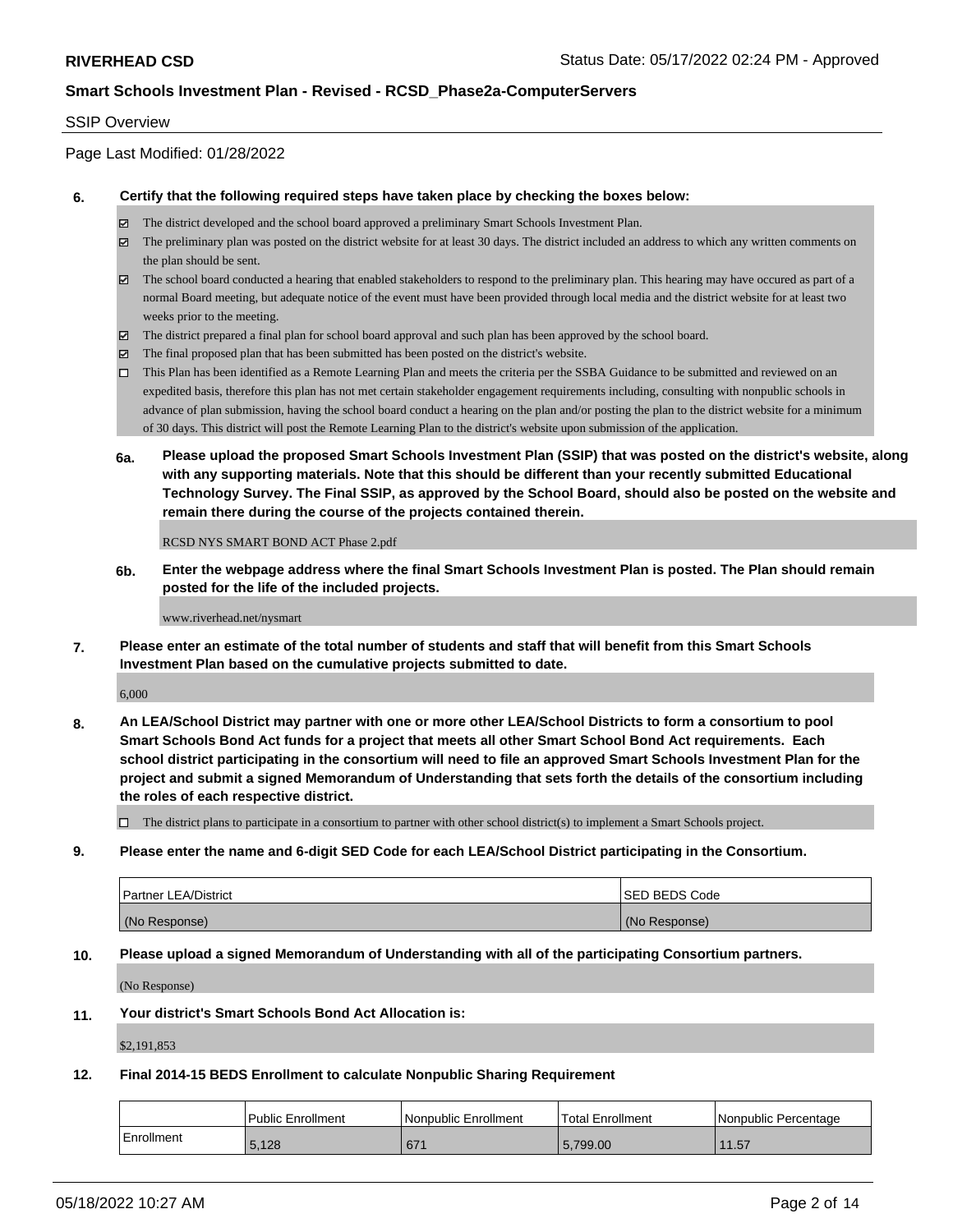# SSIP Overview

Page Last Modified: 01/28/2022

**13. This table compares each category budget total, as entered in that category's page, to the total expenditures listed in the category's expenditure table. Any discrepancies between the two must be resolved before submission.**

|                                                 | Sub-Allocations | <b>Expenditure Totals</b> | Difference |
|-------------------------------------------------|-----------------|---------------------------|------------|
| School Connectivity                             | 0.00            | 0.00                      | 0.00       |
| Connectivity Projects for<br><b>Communities</b> | 0.00            | 0.00                      | 0.00       |
| <b>Classroom Technology</b>                     | 293,797.28      | 293,797.28                | 0.00       |
| Pre-Kindergarten Classrooms                     | 0.00            | 0.00                      | 0.00       |
| Replace Transportable<br>Classrooms             | 0.00            | 0.00                      | 0.00       |
| High-Tech Security Features                     | 0.00            | 0.00                      | 0.00       |
| Nonpublic Loan                                  | 0.00            | 0.00                      | 0.00       |
| Totals:                                         | 293,797         | 293,797                   | 0          |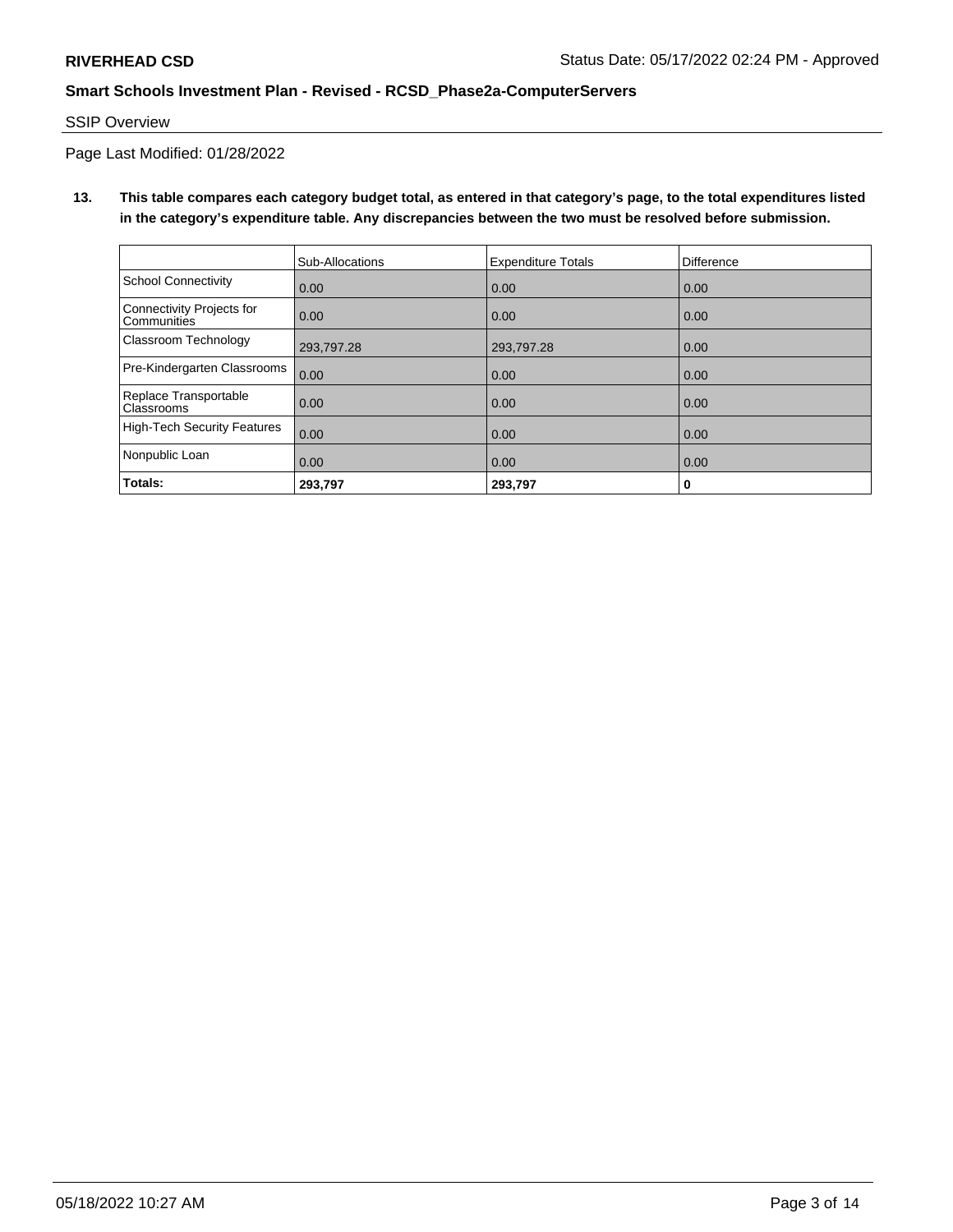#### School Connectivity

Page Last Modified: 07/22/2021

- **1. In order for students and faculty to receive the maximum benefit from the technology made available under the Smart Schools Bond Act, their school buildings must possess sufficient connectivity infrastructure to ensure that devices can be used during the school day. Smart Schools Investment Plans must demonstrate that:**
	- **• sufficient infrastructure that meets the Federal Communications Commission's 100 Mbps per 1,000 students standard currently exists in the buildings where new devices will be deployed, or**
	- **• is a planned use of a portion of Smart Schools Bond Act funds, or**
	- **• is under development through another funding source.**

**Smart Schools Bond Act funds used for technology infrastructure or classroom technology investments must increase the number of school buildings that meet or exceed the minimum speed standard of 100 Mbps per 1,000 students and staff within 12 months. This standard may be met on either a contracted 24/7 firm service or a "burstable" capability. If the standard is met under the burstable criteria, it must be:**

**1. Specifically codified in a service contract with a provider, and**

**2. Guaranteed to be available to all students and devices as needed, particularly during periods of high demand, such as computer-based testing (CBT) periods.**

**Please describe how your district already meets or is planning to meet this standard within 12 months of plan submission.**

(No Response)

- **1a. If a district believes that it will be impossible to meet this standard within 12 months, it may apply for a waiver of this requirement, as described on the Smart Schools website. The waiver must be filed and approved by SED prior to submitting this survey.**
	- By checking this box, you are certifying that the school district has an approved waiver of this requirement on file with the New York State Education Department.
- **2. Connectivity Speed Calculator (Required). If the district currently meets the required speed, enter "Currently Met" in the last box: Expected Date When Required Speed Will be Met.**

|                         | l Number of     | Required Speed | Current Speed in   Expected Speed |                                      | Expected Date |
|-------------------------|-----------------|----------------|-----------------------------------|--------------------------------------|---------------|
|                         | <b>Students</b> | lin Mbps       | <b>Mbps</b>                       | to be Attained                       | When Required |
|                         |                 |                |                                   | Within 12 Months   Speed Will be Met |               |
| <b>Calculated Speed</b> | (No Response)   | 0.00           | (No Response)                     | (No Response)                        | (No Response) |

**3. Describe how you intend to use Smart Schools Bond Act funds for high-speed broadband and/or wireless connectivity projects in school buildings.**

(No Response)

**4. Describe the linkage between the district's District Instructional Technology Plan and how the proposed projects will improve teaching and learning. (There should be a link between your response to this question and your responses to Question 1 in Section IV - NYSED Initiatives Alignment: "Explain how the district use of instructional technology will serve as a part of a comprehensive and sustained effort to support rigorous academic standards attainment and performance improvement for students."** 

**Your answer should also align with your answers to the questions in Section II - Strategic Technology Planning and the associated Action Steps in Section III - Action Plan.)**

(No Response)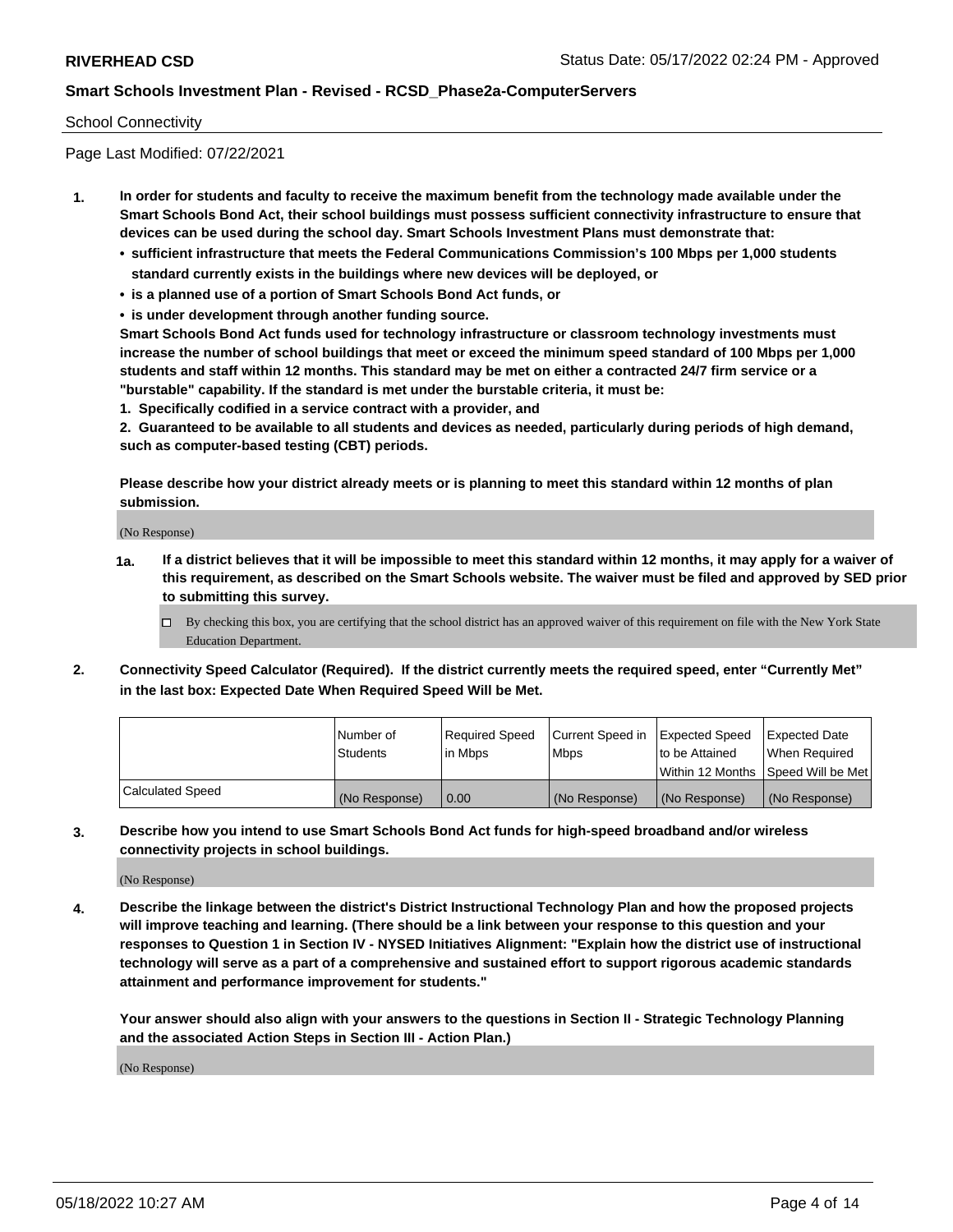#### School Connectivity

Page Last Modified: 07/22/2021

**5. If the district wishes to have students and staff access the Internet from wireless devices within the school building, or in close proximity to it, it must first ensure that it has a robust Wi-Fi network in place that has sufficient bandwidth to meet user demand.**

**Please describe how you have quantified this demand and how you plan to meet this demand.**

(No Response)

**6. Smart Schools plans with any expenditures in the School Connectivity category require a project number from the Office of Facilities Planning. Districts must submit an SSBA LOI and receive project numbers prior to submitting the SSIP. As indicated on the LOI, some projects may be eligible for a streamlined review and will not require a building permit.**

**Please indicate on a separate row each project number given to you by the Office of Facilities Planning.**

| <b>Project Number</b> |  |
|-----------------------|--|
| (No Response)         |  |

**7. Certain high-tech security and connectivity infrastructure projects may be eligible for an expedited review process as determined by the Office of Facilities Planning.**

**Was your project deemed eligible for streamlined review?**

(No Response)

#### **8. Include the name and license number of the architect or engineer of record.**

| Name          | License Number |
|---------------|----------------|
| (No Response) | (No Response)  |

#### **9. Public Expenditures – Loanable (Counts toward the nonpublic loan calculation)**

| Select the allowable expenditure type.<br>Repeat to add another item under each type. | <b>PUBLIC</b> Items to be<br>Purchased | Quantity         | Cost Per Item    | <b>Total Cost</b> |
|---------------------------------------------------------------------------------------|----------------------------------------|------------------|------------------|-------------------|
| (No Response)                                                                         | (No Response)                          | (No<br>Response) | (No<br>Response) | 0.00              |
|                                                                                       |                                        | 0                | 0.00             |                   |

### **10. Public Expenditures – Non-Loanable (Does not count toward nonpublic loan calculation)**

| Select the allowable expenditure | <b>PUBLIC</b> Items to be purchased | Quantity      | Cost per Item | <b>Total Cost</b> |
|----------------------------------|-------------------------------------|---------------|---------------|-------------------|
| type.                            |                                     |               |               |                   |
| Repeat to add another item under |                                     |               |               |                   |
| each type.                       |                                     |               |               |                   |
| (No Response)                    | (No Response)                       | (No Response) | (No Response) | 0.00              |
|                                  |                                     | 0             | 0.00          |                   |

#### **11. Final 2014-15 BEDS Enrollment to calculate Nonpublic Sharing Requirement (no changes allowed.)**

|            | Public Enrollment | Nonpublic Enrollment | <b>Total Enrollment</b> | Nonpublic Percentage |
|------------|-------------------|----------------------|-------------------------|----------------------|
| Enrollment | 5.128             | 671                  | 5.799.00                | 11.57                |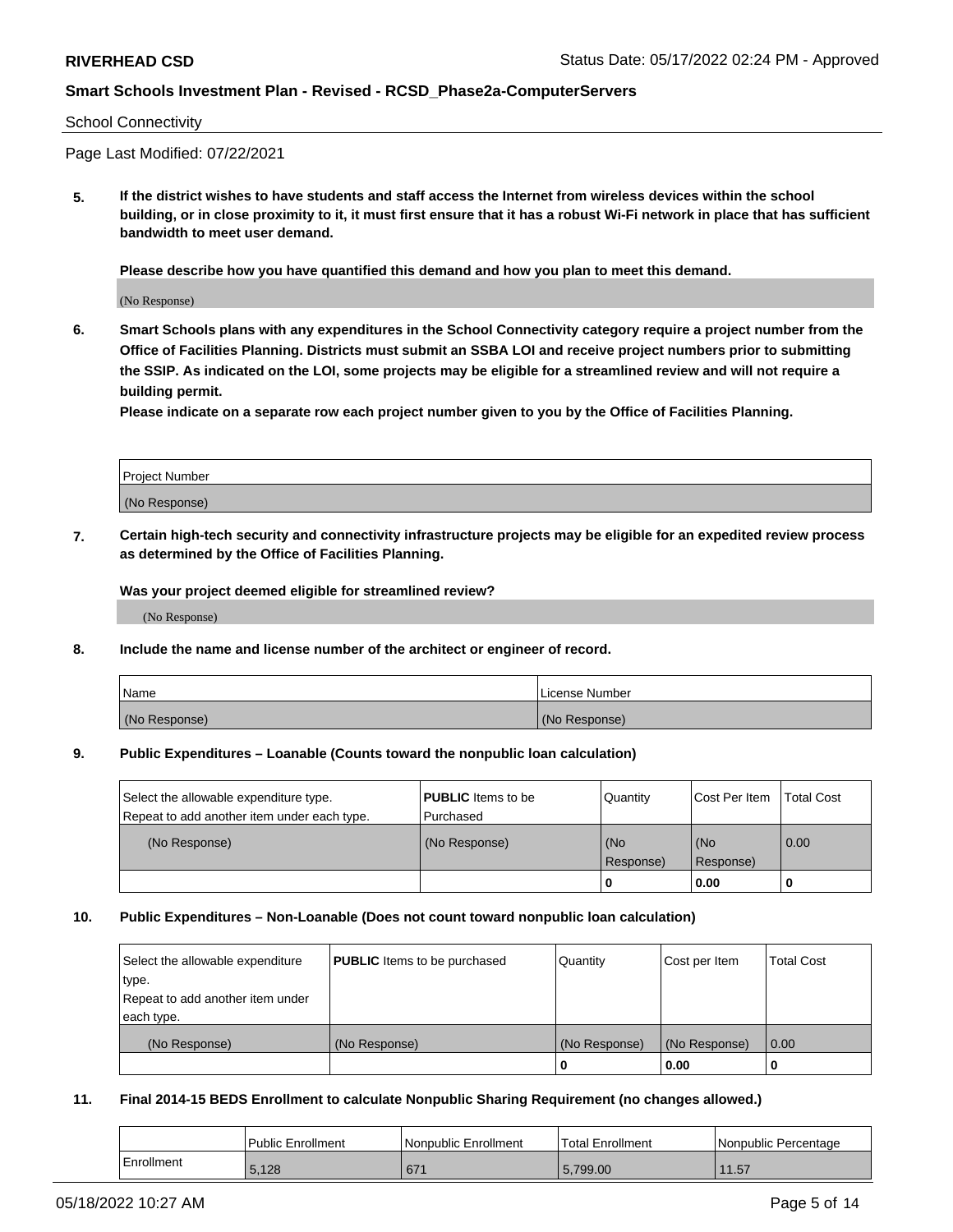# School Connectivity

Page Last Modified: 07/22/2021

# **12. Total Public Budget - Loanable (Counts toward the nonpublic loan calculation)**

|                                               | <b>Public Allocations</b> | <b>Estimated Nonpublic Loan</b><br>Amount | Estimated Total Sub-Allocations |
|-----------------------------------------------|---------------------------|-------------------------------------------|---------------------------------|
| Network/Access Costs                          | (No Response)             | 0.00                                      | 0.00                            |
| School Internal Connections and<br>Components | (No Response)             | 0.00                                      | 0.00                            |
| Other                                         | (No Response)             | 0.00                                      | 0.00                            |
| Totals:                                       | 0.00                      |                                           | 0                               |

### **13. Total Public Budget – Non-Loanable (Does not count toward the nonpublic loan calculation)**

|                                            | Sub-          |
|--------------------------------------------|---------------|
|                                            | Allocation    |
| Network/Access Costs                       | (No Response) |
| <b>Outside Plant Costs</b>                 | (No Response) |
| School Internal Connections and Components | (No Response) |
| <b>Professional Services</b>               | (No Response) |
| Testing                                    | (No Response) |
| <b>Other Upfront Costs</b>                 | (No Response) |
| <b>Other Costs</b>                         | (No Response) |
| Totals:                                    | 0.00          |

### **14. School Connectivity Totals**

|                          | Total Sub-Allocations |
|--------------------------|-----------------------|
| Total Loanable Items     | 0.00                  |
| Total Non-Ioanable Items | 0.00                  |
| Totals:                  | 0                     |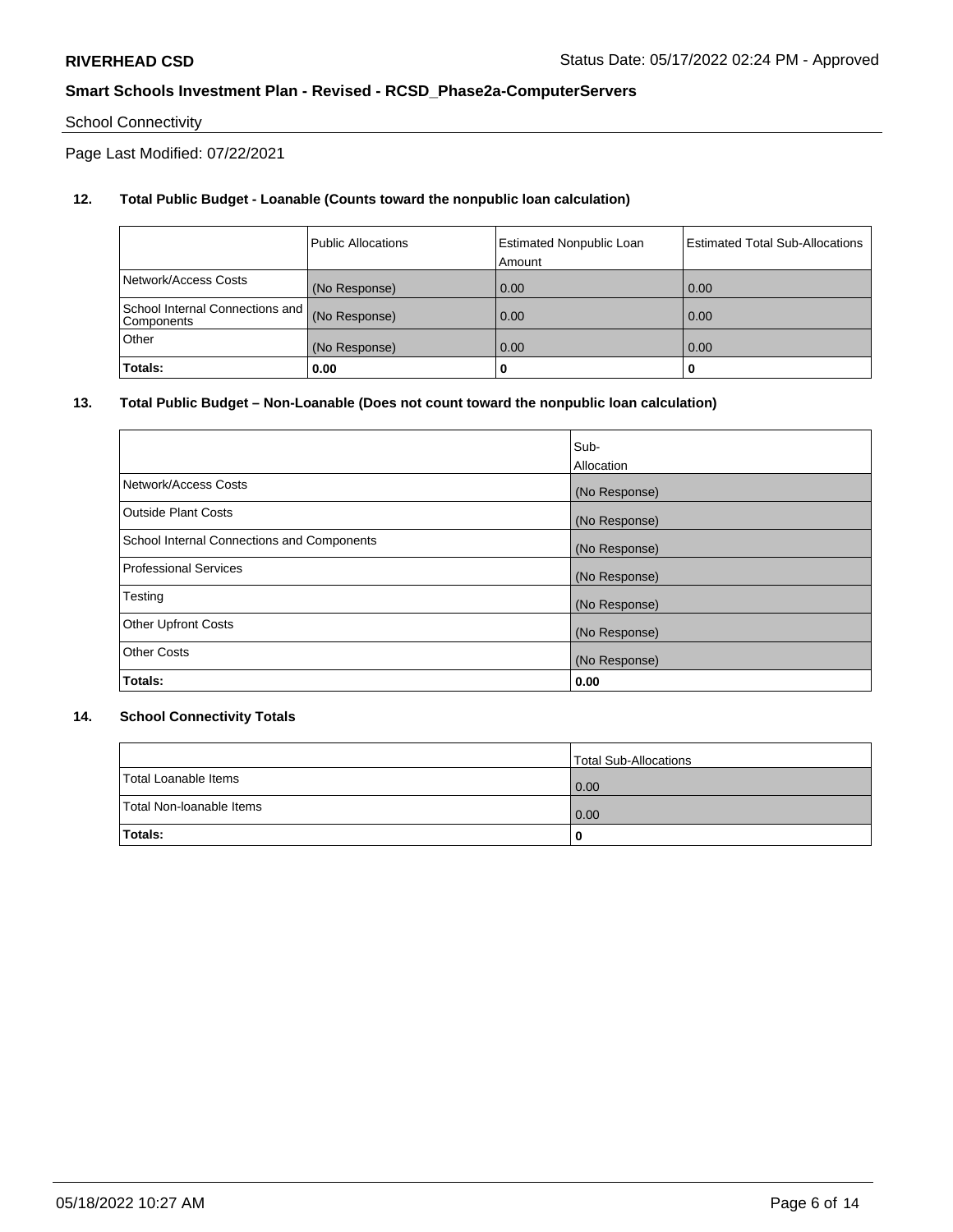Community Connectivity (Broadband and Wireless)

Page Last Modified: 07/22/2021

**1. Describe how you intend to use Smart Schools Bond Act funds for high-speed broadband and/or wireless connectivity projects in the community.**

(No Response)

**2. Please describe how the proposed project(s) will promote student achievement and increase student and/or staff access to the Internet in a manner that enhances student learning and/or instruction outside of the school day and/or school building.**

(No Response)

**3. Community connectivity projects must comply with all the necessary local building codes and regulations (building and related permits are not required prior to plan submission).**

 $\Box$  I certify that we will comply with all the necessary local building codes and regulations.

**4. Please describe the physical location of the proposed investment.**

(No Response)

**5. Please provide the initial list of partners participating in the Community Connectivity Broadband Project, along with their Federal Tax Identification (Employer Identification) number.**

| <b>Project Partners</b> | Federal ID#   |
|-------------------------|---------------|
| (No Response)           | (No Response) |

**6. Please detail the type, quantity, per unit cost and total cost of the eligible items under each sub-category.**

| Select the allowable expenditure | Item to be purchased | Quantity      | Cost per Item | <b>Total Cost</b> |
|----------------------------------|----------------------|---------------|---------------|-------------------|
| type.                            |                      |               |               |                   |
| Repeat to add another item under |                      |               |               |                   |
| each type.                       |                      |               |               |                   |
| (No Response)                    | (No Response)        | (No Response) | (No Response) | 0.00              |
|                                  |                      | 0             | 0.00          |                   |

**7. If you are submitting an allocation for Community Connectivity, complete this table.**

**Note that the calculated Total at the bottom of the table must equal the Total allocation for this category that you entered in the SSIP Overview overall budget.**

|                                    | Sub-Allocation |
|------------------------------------|----------------|
| Network/Access Costs               | (No Response)  |
| Outside Plant Costs                | (No Response)  |
| <b>Tower Costs</b>                 | (No Response)  |
| <b>Customer Premises Equipment</b> | (No Response)  |
| Professional Services              | (No Response)  |
| Testing                            | (No Response)  |
| <b>Other Upfront Costs</b>         | (No Response)  |
| <b>Other Costs</b>                 | (No Response)  |
| Totals:                            | 0.00           |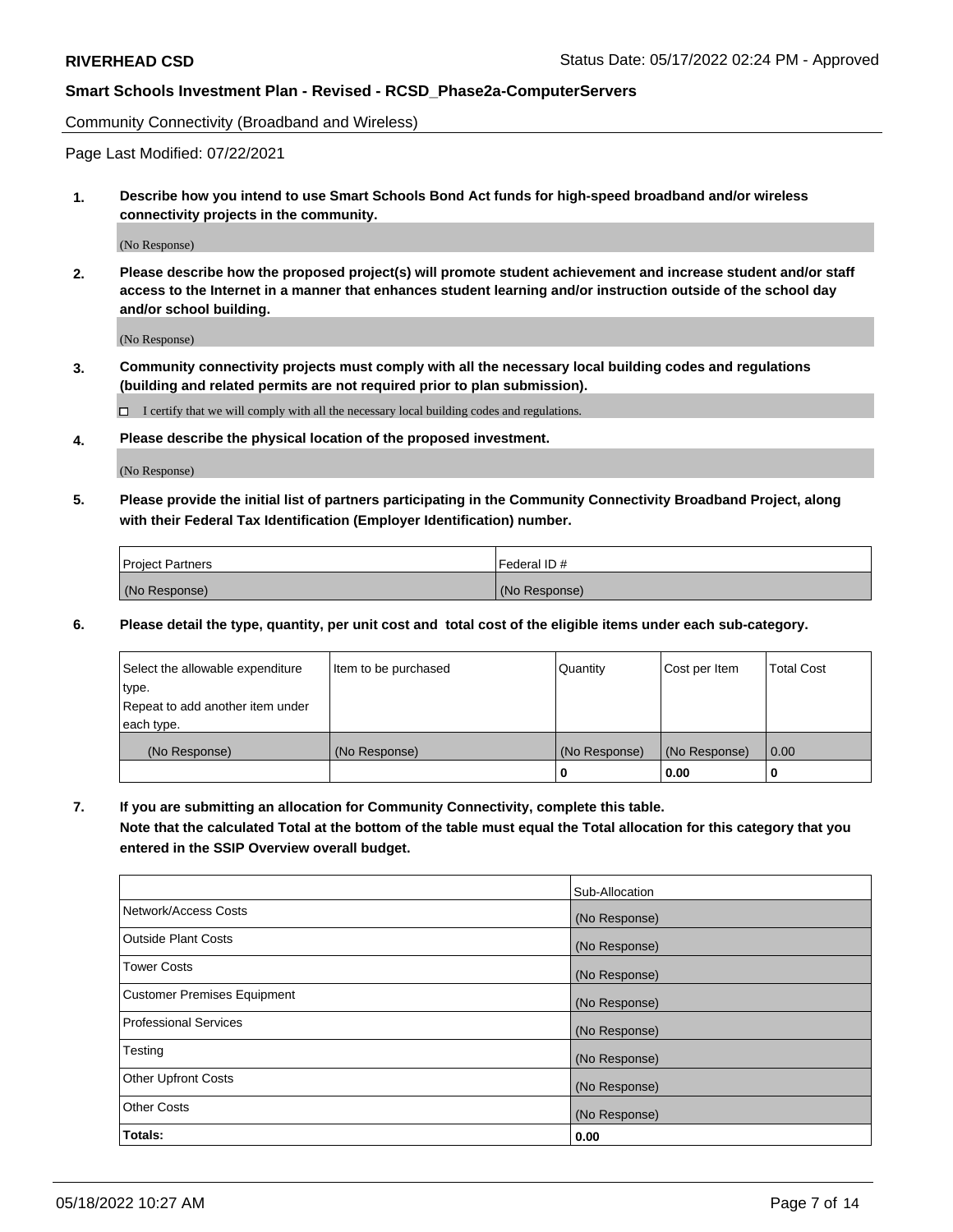#### Classroom Learning Technology

Page Last Modified: 01/28/2022

**1. In order for students and faculty to receive the maximum benefit from the technology made available under the Smart Schools Bond Act, their school buildings must possess sufficient connectivity infrastructure to ensure that devices can be used during the school day. Smart Schools Investment Plans must demonstrate that sufficient infrastructure that meets the Federal Communications Commission's 100 Mbps per 1,000 students standard currently exists in the buildings where new devices will be deployed, or is a planned use of a portion of Smart Schools Bond Act funds, or is under development through another funding source.**

**Smart Schools Bond Act funds used for technology infrastructure or classroom technology investments must increase the number of school buildings that meet or exceed the minimum speed standard of 100 Mbps per 1,000 students and staff within 12 months. This standard may be met on either a contracted 24/7 firm service or a "burstable" capability. If the standard is met under the burstable criteria, it must be:**

**1. Specifically codified in a service contract with a provider, and**

**2. Guaranteed to be available to all students and devices as needed, particularly during periods of high demand, such as computer-based testing (CBT) periods.**

**Please describe how your district already meets or is planning to meet this standard within 12 months of plan submission.**

The Riverhead Central School district contracts with Lightpath to provide a total of 2 Gbps of Fiber Optic-based Internet Access in the form of two 1 Gbps connections coming into two district locations. If we assume 6000 for the number of staff and students, we currently provide 333 Mbps per 1,000 students. The Internet service is available 24 hours a day and 7 days a week.

- **1a. If a district believes that it will be impossible to meet this standard within 12 months, it may apply for a waiver of this requirement, as described on the Smart Schools website. The waiver must be filed and approved by SED prior to submitting this survey.**
	- By checking this box, you are certifying that the school district has an approved waiver of this requirement on file with the New York State Education Department.
- **2. Connectivity Speed Calculator (Required). If the district currently meets the required speed, enter "Currently Met" in the last box: Expected Date When Required Speed Will be Met.**

|                  | l Number of | Required Speed | Current Speed in Expected Speed |                                     | <b>Expected Date</b> |
|------------------|-------------|----------------|---------------------------------|-------------------------------------|----------------------|
|                  | Students    | l in Mbps      | <b>Mbps</b>                     | Ito be Attained                     | When Required        |
|                  |             |                |                                 | Within 12 Months ISpeed Will be Met |                      |
| Calculated Speed | 5,450       | 545.00         | 2000                            | 4000                                | <b>Currently Met</b> |

**3. If the district wishes to have students and staff access the Internet from wireless devices within the school building, or in close proximity to it, it must first ensure that it has a robust Wi-Fi network in place that has sufficient bandwidth to meet user demand.**

**Please describe how you have quantified this demand and how you plan to meet this demand.**

The Riverhead Central School District uses an Aruba Controller-based Wireless Access system to provide wireless access to all students and staff within our school buildings. The service provided is robust with minimum speeds of 300 Mbps. Any gaps in coverage are being addressed through technology projects to replace low-performing access points and adding access points where needed.

**4. All New York State public school districts are required to complete and submit an Instructional Technology Plan survey to the New York State Education Department in compliance with Section 753 of the Education Law and per Part 100.12 of the Commissioner's Regulations.**

**Districts that include educational technology purchases as part of their Smart Schools Investment Plan must have a submitted and approved Instructional Technology Plan survey on file with the New York State Education Department.**

By checking this box, you are certifying that the school district has an approved Instructional Technology Plan survey on file with the New York State Education Department.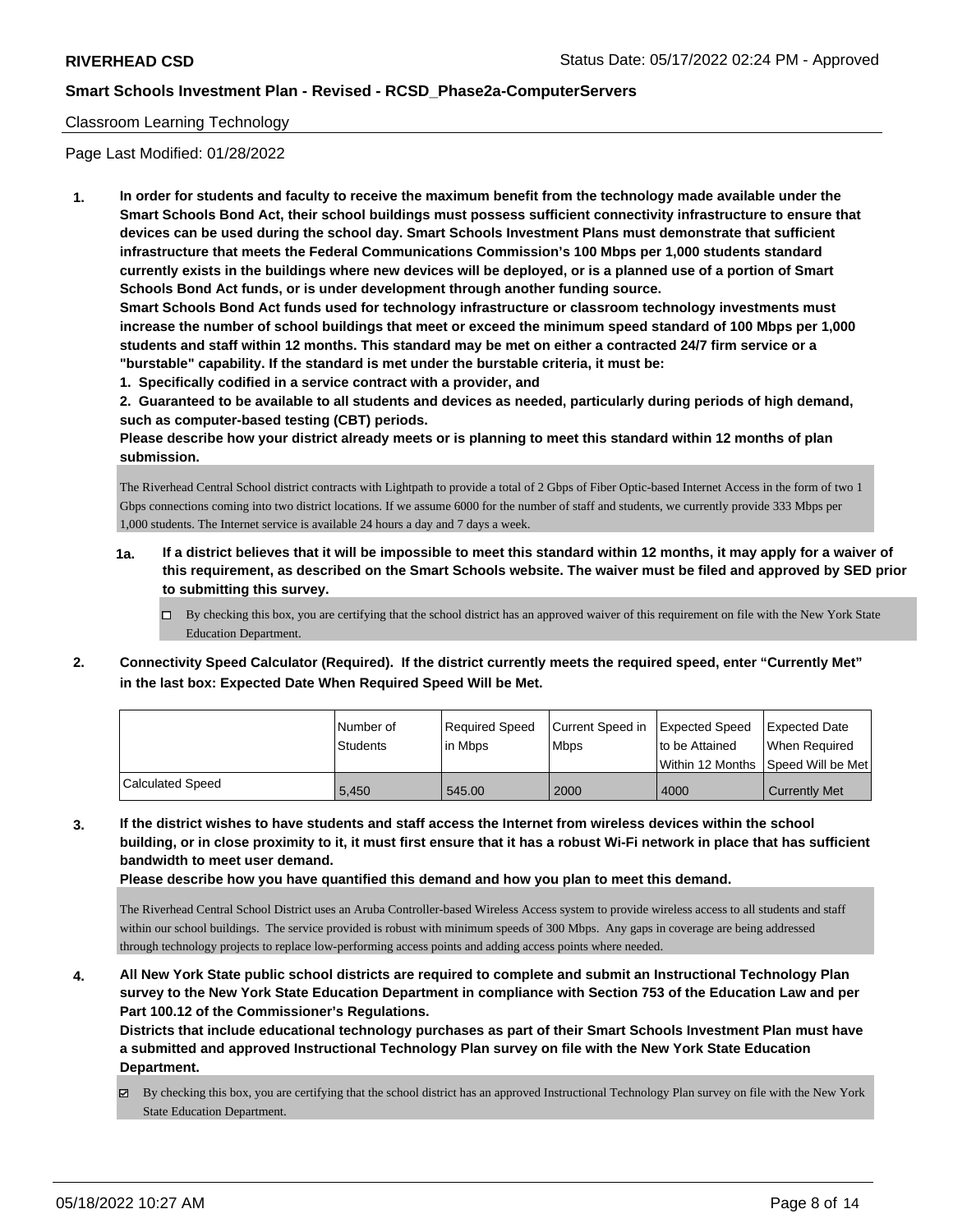#### Classroom Learning Technology

Page Last Modified: 01/28/2022

**5. Describe the devices you intend to purchase and their compatibility with existing or planned platforms or systems. Specifically address the adequacy of each facility's electrical, HVAC and other infrastructure necessary to install and support the operation of the planned technology.**

The Riverhead Central School District has an advanced network of computer servers to support Virtual Desktop Infrastructure, student and teacher authentication, printing, file storage, and more. This purchase plan for these servers is to replace existing computer servers in order to improve our network. Existing electricity, HVAC, and other infrastructure will be used to support these replacements.

#### **6. Describe how the proposed technology purchases will:**

- **> enhance differentiated instruction;**
- **> expand student learning inside and outside the classroom;**
- **> benefit students with disabilities and English language learners; and**
- **> contribute to the reduction of other learning gaps that have been identified within the district.**

**The expectation is that districts will place a priority on addressing the needs of students who struggle to succeed in a rigorous curriculum. Responses in this section should specifically address this concern and align with the district's Instructional Technology Plan (in particular Question 2 of E. Curriculum and Instruction: "Does the district's instructional technology plan address the needs of students with disabilities to ensure equitable access to instruction, materials and assessments?" and Question 3 of the same section: "Does the district's instructional technology plan address the provision of assistive technology specifically for students with disabilities to ensure access to and participation in the general curriculum?")**

**In addition, describe how the district ensures equitable access to instruction, materials and assessments and participation in the general curriculum for both SWD and English Language Learners/Multilingual Learners (ELL/MLL) students.**

**Please note: If this plan has been identified as a Remote Learning Plan to be submitted and reviewed on an expedited basis, the district should explain how this plan will facilitate remote and hybrid learning, in lieu of responding to the question above.**

Servers and Storage Arrays do not directly impact instruction but are the backbone for the use of technology inside and outside of the classroom. These servers allow for devices and software supporting differentiated instruction and students with disabilities and English language learners to function. The increased capacity and storage of these servers is needed for teachers, students, and administrators.

**7. Where appropriate, describe how the proposed technology purchases will enhance ongoing communication with parents and other stakeholders and help the district facilitate technology-based regional partnerships, including distance learning and other efforts.**

Through the implementation of these replacement servers, we will improve the overall operations of the technology and facilitate faster and more reliable communication as well as distance learning through the use of our Virtual Desktop Infrastructure that runs on these servers.

**8. Describe the district's plan to provide professional development to ensure that administrators, teachers and staff can employ the technology purchased to enhance instruction successfully.**

**Note: This response should be aligned and expanded upon in accordance with your district's response to Question 1 of F. Professional Development of your Instructional Technology Plan: "Please provide a summary of professional development offered to teachers and staff, for the time period covered by this plan, to support technology to enhance teaching and learning. Please include topics, audience and method of delivery within your summary."**

**Please note: If this plan has been identified as a Remote Learning Plan to be submitted and reviewed on an expedited basis, the district should provide a statement confirming that the district has provided or will provide professional development on these devices to its staff, in lieu of responding to the question above.**

Professional Development is not required for administrators, teachers, and staff for these servers however we will continue to provide professional development opportunities for the software and services that run on top of these new servers.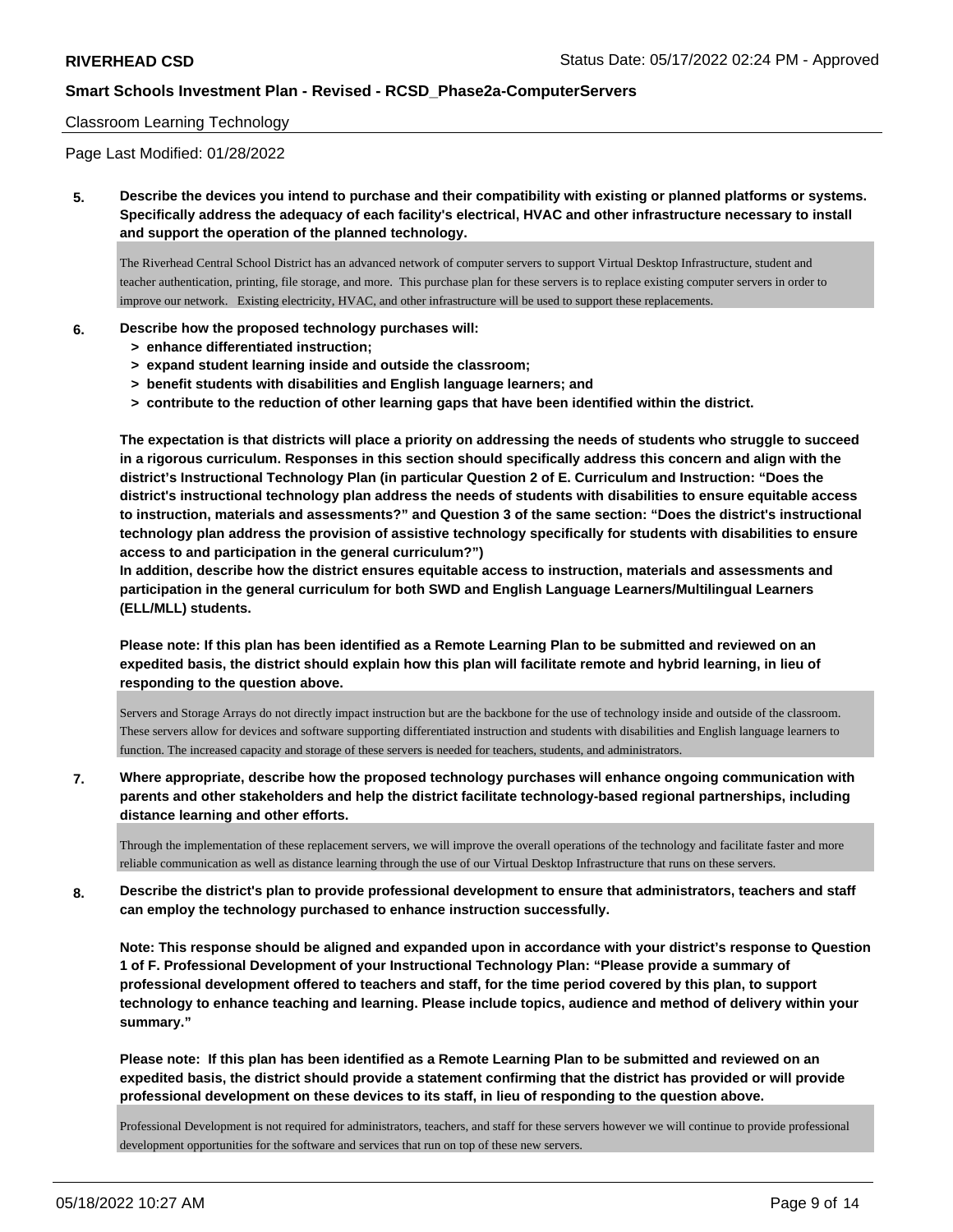#### Classroom Learning Technology

Page Last Modified: 01/28/2022

**9. Districts must contact one of the SUNY/CUNY teacher preparation programs listed on the document on the left side of the page that supplies the largest number of the district's new teachers to request advice on innovative uses and best practices at the intersection of pedagogy and educational technology.**

 $\boxtimes$  By checking this box, you certify that you have contacted the SUNY/CUNY teacher preparation program that supplies the largest number of your new teachers to request advice on these issues.

**9a. Please enter the name of the SUNY or CUNY Institution that you contacted.**

Stony Brook University

**9b. Enter the primary Institution phone number.**

(631) 632-7067

**9c. Enter the name of the contact person with whom you consulted and/or will be collaborating with on innovative uses of technology and best practices.**

Craig Markson, Ed D.

**10. To ensure the sustainability of technology purchases made with Smart Schools funds, districts must demonstrate a long-term plan to maintain and replace technology purchases supported by Smart Schools Bond Act funds. This sustainability plan shall demonstrate a district's capacity to support recurring costs of use that are ineligible for Smart Schools Bond Act funding such as device maintenance, technical support, Internet and wireless fees, maintenance of hotspots, staff professional development, building maintenance and the replacement of incidental items. Further, such a sustainability plan shall include a long-term plan for the replacement of purchased devices and equipment at the end of their useful life with other funding sources.**

 $\boxtimes$  By checking this box, you certify that the district has a sustainability plan as described above.

**11. Districts must ensure that devices purchased with Smart Schools Bond funds will be distributed, prepared for use, maintained and supported appropriately. Districts must maintain detailed device inventories in accordance with generally accepted accounting principles.**

By checking this box, you certify that the district has a distribution and inventory management plan and system in place.

**12. Please detail the type, quantity, per unit cost and total cost of the eligible items under each sub-category.**

| Select the allowable expenditure | Item to be Purchased                                                              | Quantity  | Cost per Item | <b>Total Cost</b> |
|----------------------------------|-----------------------------------------------------------------------------------|-----------|---------------|-------------------|
| type.                            |                                                                                   |           |               |                   |
| Repeat to add another item under |                                                                                   |           |               |                   |
| each type.                       |                                                                                   |           |               |                   |
| <b>Computer Servers</b>          | NVIDIA RTX vWS EDU Bundle<br>Perpetual License Plus 5yr RTX vWS<br>EDU SUMS, 1CCU | 400       | 202.50        | 81.000.00         |
| <b>Computer Servers</b>          | PowerEdge R740 (amer_r740_12248)                                                  | <b>15</b> | 18,667.82     | 93.339.10         |
| <b>Computer Servers</b>          | Dell EMC PowerStore 1000T - AMER                                                  | 1         | 119.458.18    | 119,458.18        |
|                                  |                                                                                   | 406       | 138.328.50    | 293,797           |

#### **13. Final 2014-15 BEDS Enrollment to calculate Nonpublic Sharing Requirement (no changes allowed.)**

|            | l Public Enrollment | Nonpublic Enrollment | Total Enrollment | l Nonpublic<br>l Percentage |
|------------|---------------------|----------------------|------------------|-----------------------------|
| Enrollment | 5,128               | 671                  | 5,799.00         | 11.57                       |

**14. If you are submitting an allocation for Classroom Learning Technology complete this table.**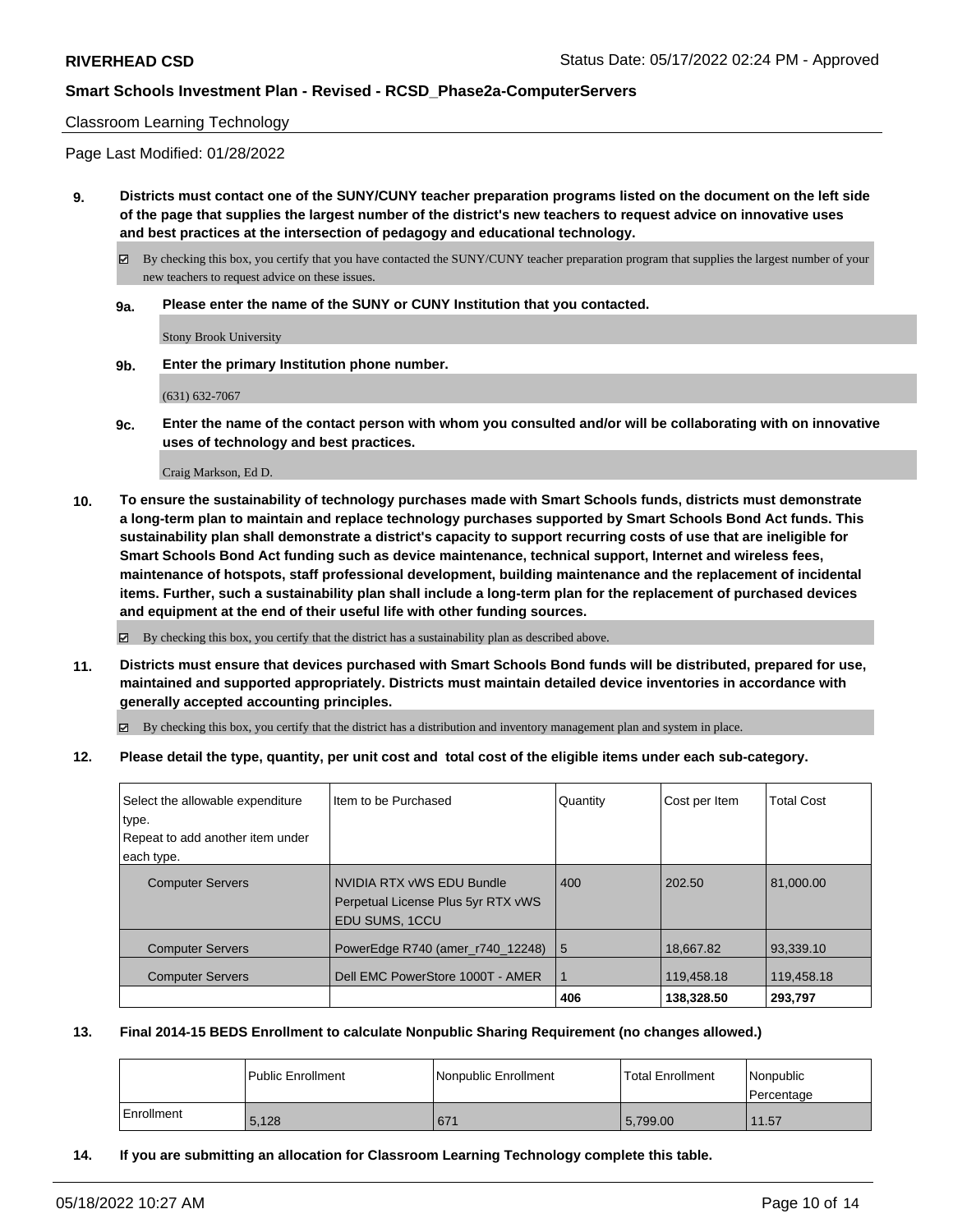# Classroom Learning Technology

Page Last Modified: 01/28/2022

|                          | Public School Sub-Allocation | <b>Estimated Nonpublic Loan</b><br>Amount | Estimated Total Public and<br>Nonpublic Sub-Allocation |
|--------------------------|------------------------------|-------------------------------------------|--------------------------------------------------------|
|                          |                              | (Based on Percentage Above)               |                                                        |
| Interactive Whiteboards  | (No Response)                | 0.00                                      | 0.00                                                   |
| <b>Computer Servers</b>  | 293.797.28                   | 0.00                                      | 293,797.28                                             |
| <b>Desktop Computers</b> | (No Response)                | 0.00                                      | 0.00                                                   |
| <b>Laptop Computers</b>  | (No Response)                | 0.00                                      | 0.00                                                   |
| <b>Tablet Computers</b>  | (No Response)                | 0.00                                      | 0.00                                                   |
| <b>Other Costs</b>       | (No Response)                | 0.00                                      | 0.00                                                   |
| Totals:                  | 293.797.28                   | 0                                         | 293,797                                                |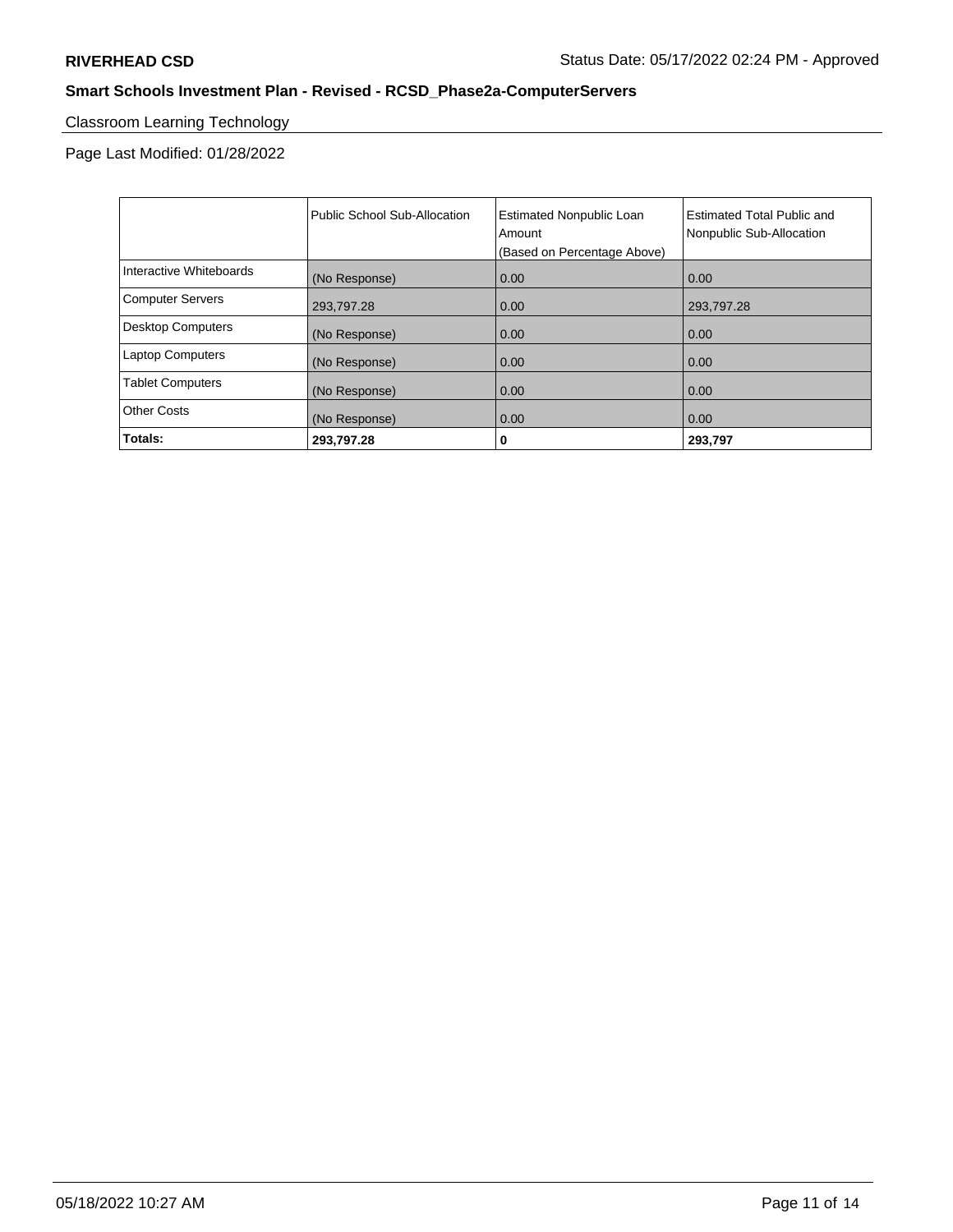#### Pre-Kindergarten Classrooms

Page Last Modified: 07/22/2021

**1. Provide information regarding how and where the district is currently serving pre-kindergarten students and justify the need for additional space with enrollment projections over 3 years.**

(No Response)

- **2. Describe the district's plan to construct, enhance or modernize education facilities to accommodate prekindergarten programs. Such plans must include:**
	- **Specific descriptions of what the district intends to do to each space;**
	- **An affirmation that new pre-kindergarten classrooms will contain a minimum of 900 square feet per classroom;**
	- **The number of classrooms involved;**
	- **The approximate construction costs per classroom; and**
	- **Confirmation that the space is district-owned or has a long-term lease that exceeds the probable useful life of the improvements.**

(No Response)

**3. Smart Schools Bond Act funds may only be used for capital construction costs. Describe the type and amount of additional funds that will be required to support ineligible ongoing costs (e.g. instruction, supplies) associated with any additional pre-kindergarten classrooms that the district plans to add.**

(No Response)

**4. All plans and specifications for the erection, repair, enlargement or remodeling of school buildings in any public school district in the State must be reviewed and approved by the Commissioner. Districts that plan capital projects using their Smart Schools Bond Act funds will undergo a Preliminary Review Process by the Office of Facilities Planning.**

**Please indicate on a separate row each project number given to you by the Office of Facilities Planning.**

| Project Number |  |
|----------------|--|
| (No Response)  |  |

**5. Please detail the type, quantity, per unit cost and total cost of the eligible items under each sub-category.**

| Select the allowable expenditure | Item to be purchased | Quantity      | Cost per Item | <b>Total Cost</b> |
|----------------------------------|----------------------|---------------|---------------|-------------------|
| type.                            |                      |               |               |                   |
| Repeat to add another item under |                      |               |               |                   |
| each type.                       |                      |               |               |                   |
| (No Response)                    | (No Response)        | (No Response) | (No Response) | 0.00              |
|                                  |                      | 0             | 0.00          |                   |

**6. If you have made an allocation for Pre-Kindergarten Classrooms, complete this table.**

**Note that the calculated Total at the bottom of the table must equal the Total allocation for this category that you entered in the SSIP Overview overall budget.**

|                                          | Sub-Allocation |
|------------------------------------------|----------------|
| Construct Pre-K Classrooms               | (No Response)  |
| Enhance/Modernize Educational Facilities | (No Response)  |
| <b>Other Costs</b>                       | (No Response)  |
| Totals:                                  | 0.00           |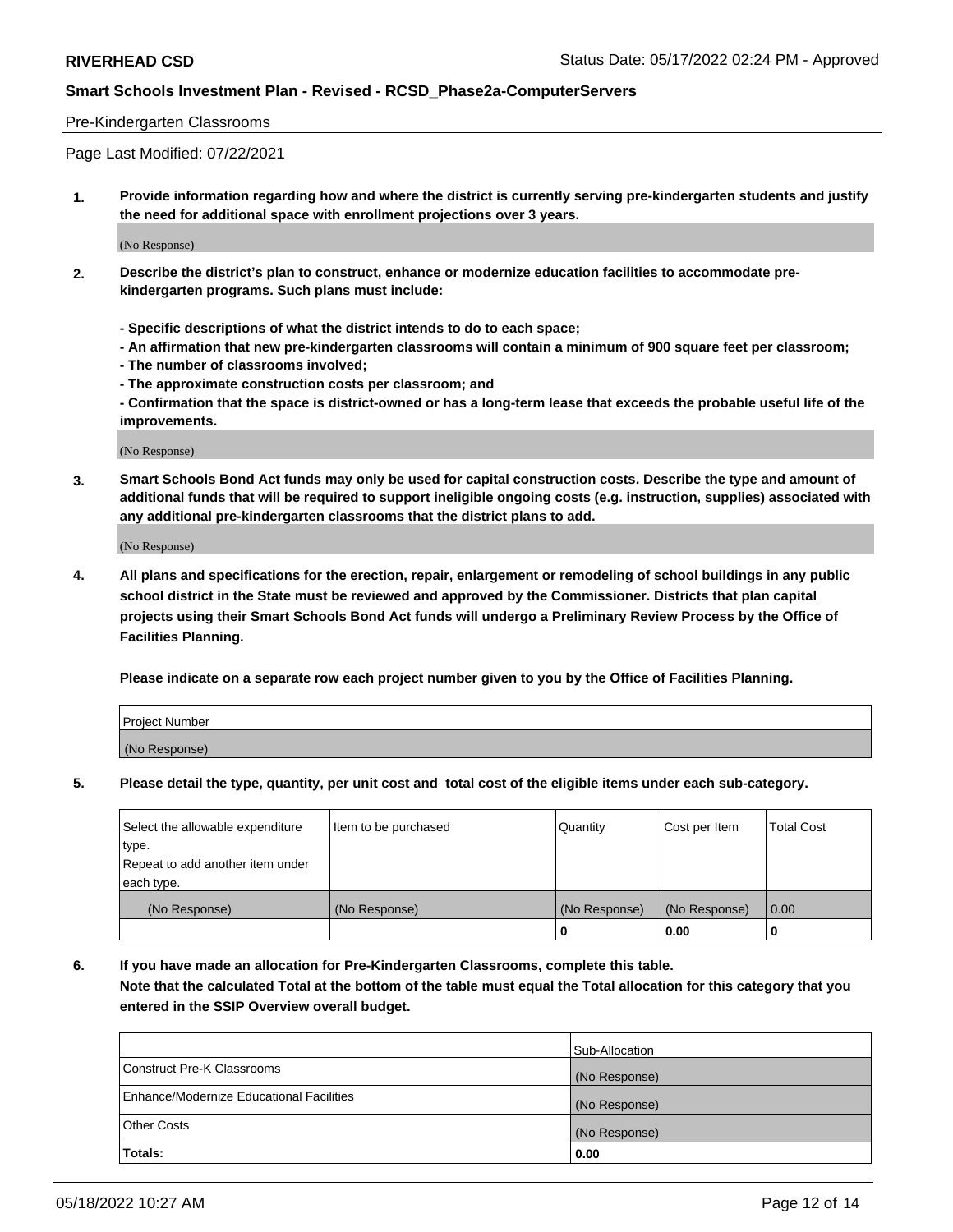#### Replace Transportable Classrooms

Page Last Modified: 07/22/2021

**1. Describe the district's plan to construct, enhance or modernize education facilities to provide high-quality instructional space by replacing transportable classrooms.**

(No Response)

**2. All plans and specifications for the erection, repair, enlargement or remodeling of school buildings in any public school district in the State must be reviewed and approved by the Commissioner. Districts that plan capital projects using their Smart Schools Bond Act funds will undergo a Preliminary Review Process by the Office of Facilities Planning.**

**Please indicate on a separate row each project number given to you by the Office of Facilities Planning.**

| <b>Project Number</b> |  |
|-----------------------|--|
| (No Response)         |  |

**3. For large projects that seek to blend Smart Schools Bond Act dollars with other funds, please note that Smart Schools Bond Act funds can be allocated on a pro rata basis depending on the number of new classrooms built that directly replace transportable classroom units.**

**If a district seeks to blend Smart Schools Bond Act dollars with other funds describe below what other funds are being used and what portion of the money will be Smart Schools Bond Act funds.**

(No Response)

**4. Please detail the type, quantity, per unit cost and total cost of the eligible items under each sub-category.**

| Select the allowable expenditure | Item to be purchased | Quantity      | Cost per Item | <b>Total Cost</b> |
|----------------------------------|----------------------|---------------|---------------|-------------------|
| type.                            |                      |               |               |                   |
| Repeat to add another item under |                      |               |               |                   |
| each type.                       |                      |               |               |                   |
| (No Response)                    | (No Response)        | (No Response) | (No Response) | 0.00              |
|                                  |                      | U             | 0.00          |                   |

**5. If you have made an allocation for Replace Transportable Classrooms, complete this table.**

**Note that the calculated Total at the bottom of the table must equal the Total allocation for this category that you entered in the SSIP Overview overall budget.**

|                                                | Sub-Allocation |
|------------------------------------------------|----------------|
| Construct New Instructional Space              | (No Response)  |
| Enhance/Modernize Existing Instructional Space | (No Response)  |
| <b>Other Costs</b>                             | (No Response)  |
| Totals:                                        | 0.00           |